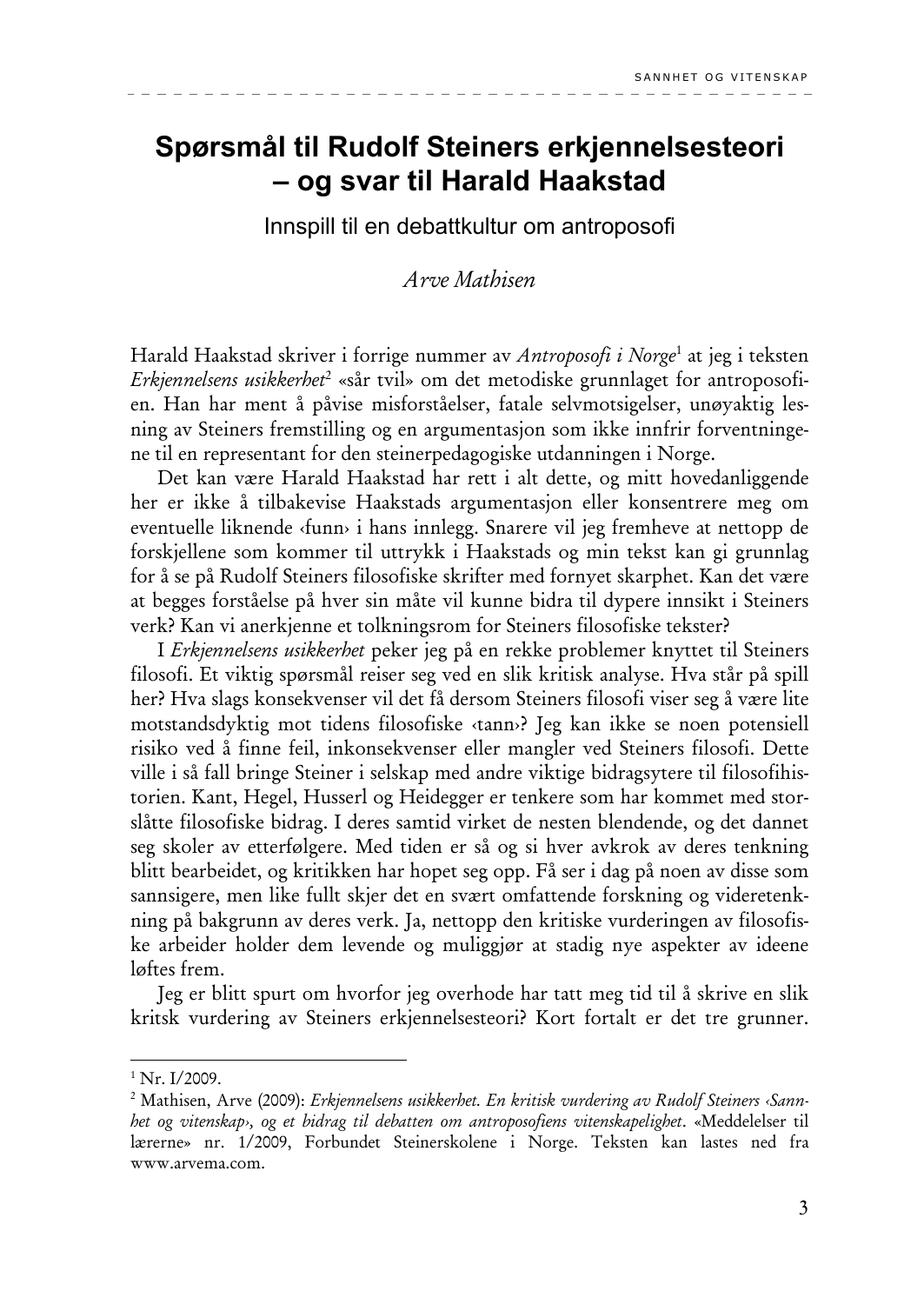Den første grunnen er angitt ovenfor. En filosofi som ikke utsettes for kritikk vil stagnere. Etter mitt skjønn er kritiske refleksjoner nødvendige for å holde et filosofisk tema levende.

Den andre grunnen er av praktisk natur. Etter invitasjon fra det svenske tidsskriftet Balder skrev jeg i 2004 artikkelen Art Makes Sense II, hvor jeg blant annet tok opp problemer knyttet til antroposofiens vitenskapelighet. Artikkelen skapte debatt, og flere av motinnleggene påpekte at det ikke var tatt tilstrekkelig hensyn til Rudolf Steiners erkjennelsesteoretiske skrifter. Intensjonen med Erkjennelsens usikkerhet var derfor å undersøke Steiners forståelse av erkjennelsen slik den kommer til uttrykk i boken Sannhet og vitenskap. Teksten ble skrevet til et studiearbeid om antroposofi og vitenskaplighet i etterkant av debatten. Her var utfordringen blant annet å vurdere Steiners filosofi i forhold til senere tenkere. Hva hos Steiner kan sies å tilhøre hans samtids generelle idébrytninger og derved eventuelt reflektere foreldede synspunkter? Hva i Steiners filosofi er fortsatt aktuelt? Kanskje er det viktig å merke seg at Steiner i ettertid uttalte seg kritisk til eget verk: «denne «Frihetens filosofi» ... hadde på sett og vis alle barnesykdommene til det tankelivet som hadde utviklet seg i løpet av 1800-tallet.»<sup>3</sup> Nå er jo barnesykdommer nettopp tegn på vekst og utvikling. Ved å legge dem bak seg kommer man videre. I teksten som følger etter dette sitatet fremhevet Steiner nettopp betydningen av utvikling og uttalte at hans filosofiske verk forutsatte en utviklingsorientert videreføring og konkretisering.

Den tredje grunnen handler om kommunikasjon og troverdighet. Jeg husker godt da John Burnett fra waldorflærerutdanningen ved Universitetet i Plymouth på en lærerutdanningskonferanse i Järna refererte fra en samtale med en av sine akademiske kollegaer: «Hvis ikke waldorfpedagogikken også kan presentere selvkritiske tekster, får jeg ingen tillit til deres selvforståelse eller pedagogiske idégrunnlag». Troverdighet bygges i første rekke på en god og fruktbar praksis og på ideenes verdigrunnlag. Men en fri og åpen selvrefleksjon er uten tvil også nødvendig for å fremme dialog og samarbeid. Margunn Bjørnholt etterlyste i Morgenbladet 2.1. 2009 «et intellektuelt oppgjør med Rudolf Steiner», og skrev: «Et oppgjør med Steiner kunne imidlertid bidra til at bevegelsen i større grad kunne melde seg på og bli en motkraft også i den offentlige samtalen om utformingen av samfunnet.» Denne type oppgjør innebærer ikke at noe avsluttes, men har som intensjon å legge grunnen for videre vekst.

Alle mine tre grunner til å skrive denne teksten kan derved sammenfattes slik: kritisk refleksjon inviterer til videre tenkning, åpner for dialog og skaper grobunn for utvikling. I innledningen til Erkjennelsens usikkerbet skrev jeg derfor noe om intensjonen bak en slik kritsk undersøkelse:

<sup>&</sup>lt;sup>3</sup> Steiner, Rudolf (1971). Gedankenfreiheit und soziale Kräfte (GA 333). Dornach: Rudolf Steiner Verlag: «dass diese «Philosophie der Freiheit» ... gewissermaßen alle Kinderkrankheiten desjenigen Gedankenlebens hat, das im Laufe des 19. Jahrhunderts heraufgezogen ist», s.108.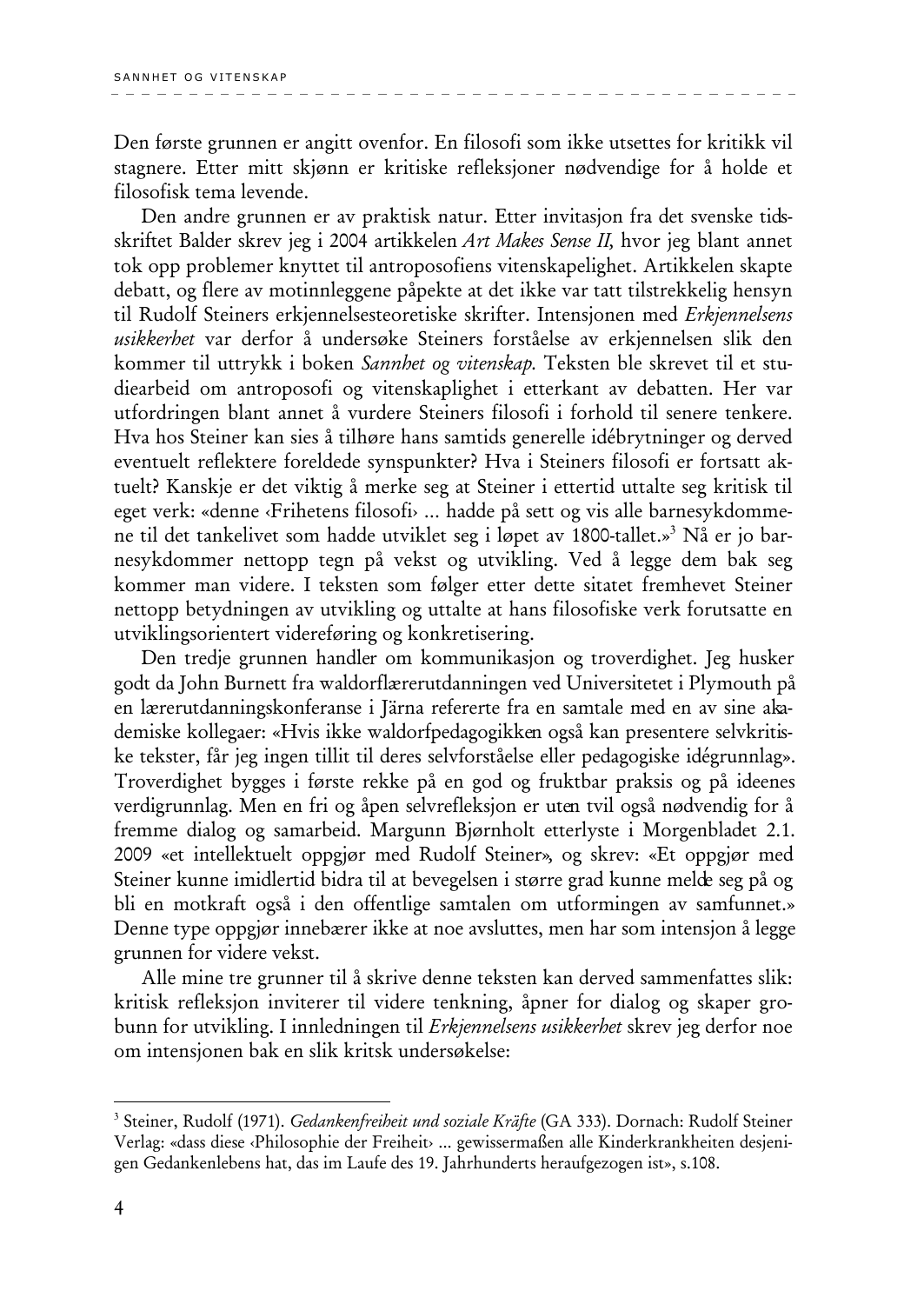I tråd med Rudolf Steiners grunnholdning når han skrev Sannhet og vitenskap,<sup>4</sup> vil også min fremstilling være kritisk. Steiner betonte at en kritisk holdning innebærer motsetningen til naivitet, og skrev: Erkjennelsesteorien kan kun være en kritisk vitenskap.<sup>5</sup> (...)

En kritisk gjennomgang av et filosofisk verk betyr naturligvis ikke en frakjennelse av verkets verdi, men er en invitasjon til å tenke grundig gjennom argumenter og konsekvenser knyttet til dette verket.

Selvsagt vil ikke en kritisk fremgangsmåte være den eneste fruktbare metoden for å arbeide videre med Steiners verk. Men den vil kunne være én av flere bidrag for å bringe nye impulser inn i tradisjonen etter Steiner. Slik jeg forstår Steiners verk, ble store deler av dette skapt for å sette impulser inn i verden. Disse impulsene vil kun leve videre ved at noen arbeider videre på dem. Videreutvikling innebærer at noe nytt legges til, uaktuelt legges til side samtidig som verdifullt bevares. En debattkultur som retter et kritisk søkelys på Steiners verk vil således kunne utgjøre én viktig byggesten i arbeidet med å gi Steinerskolene, antroposofisk jordbruk, medisin osv. en oppdatert og levende antroposofi som sitt grunnlag. I artikkelen Art Makes Sense II<sup>6</sup> pekte jeg på hvordan Steiners verk nettopp innbyr til videreutvikling ved at det ikke er satt frem som en avsluttet helhet. Jeg skrev:

Antroposofien oppfattes etter min mening fullstendig galt hvis den behandles som en avsluttet verdensanskuelse, som et idésystem eller som noe i retning av en lære. Rudolf Steiners verk kan bedre forstås som en bredt anlagt skisse som først får sin mening gjennom at det arbeides videre på den. Skissene, fragmentene, de ufullendte verk er fascinerende. De inviterer til videre bearbeidelse. (...)

Gang på gang uttrykte Steiner ved innledningen til en foredragsserie at han ikke kunne gi annet enn en skisse, tegne noen hovedtrekk av det temaet han de følgende dager ville behandle. Når Steiner mot slutten av sitt liv la frem ideer til praktiske virksomheter som steinerskolen, det biologisk-dynamisk jordbruket, antroposofisk medisin osv., var det først og fremst inspirasjon, impulser, arbeidsmåter og idéskisser han formidlet til sine tilhørere. I et av sine foredrag holdt under første verdenskrig sier Steiner: «Man kan i et slikt foredrag kun gi enkelte tilskyndelser eller impulser, og jeg ber dere legge merke til at jeg nettopp ønsker å gi slike impulser.»<sup>7</sup>

## Verdien av å stille spørsmål – en antroposofisk debattkultur

Jeg vil anbefale den interesserte leser å se nærmere på Erkjennelsens usikkerhet,<sup>8</sup> som danner utgangspunktet for debatten. Denne teksten inneholder kort fortalt

<sup>&</sup>lt;sup>4</sup> Steiner, Rudolf (1980). Wahrheit und Wissenschaft (GA 3). Dornach: Rudolf Steiner Verlag. Sitater er oversatt til norsk av A.M. I det følgende refereres det til boken som GA 3.

 $5$  GA 3, s. 48.

<sup>&</sup>lt;sup>6</sup> Mathisen, Arve (2004): Art Makes Sense II. Noen kritiske refleksjoner over antroposofien. Balder, nr. 2/2004. Artikkelen kan lastes ned fra www.arvema.com.

<sup>&</sup>lt;sup>7</sup> Steiner, Rudolf (1987): Die Ergänzung heutiger Wissenschaften durch Anthroposophie (GA 73). Dornach: Rudolf Steiner Verlag, s. 148.

<sup>&</sup>lt;sup>8</sup> Se fotnote nr. 2.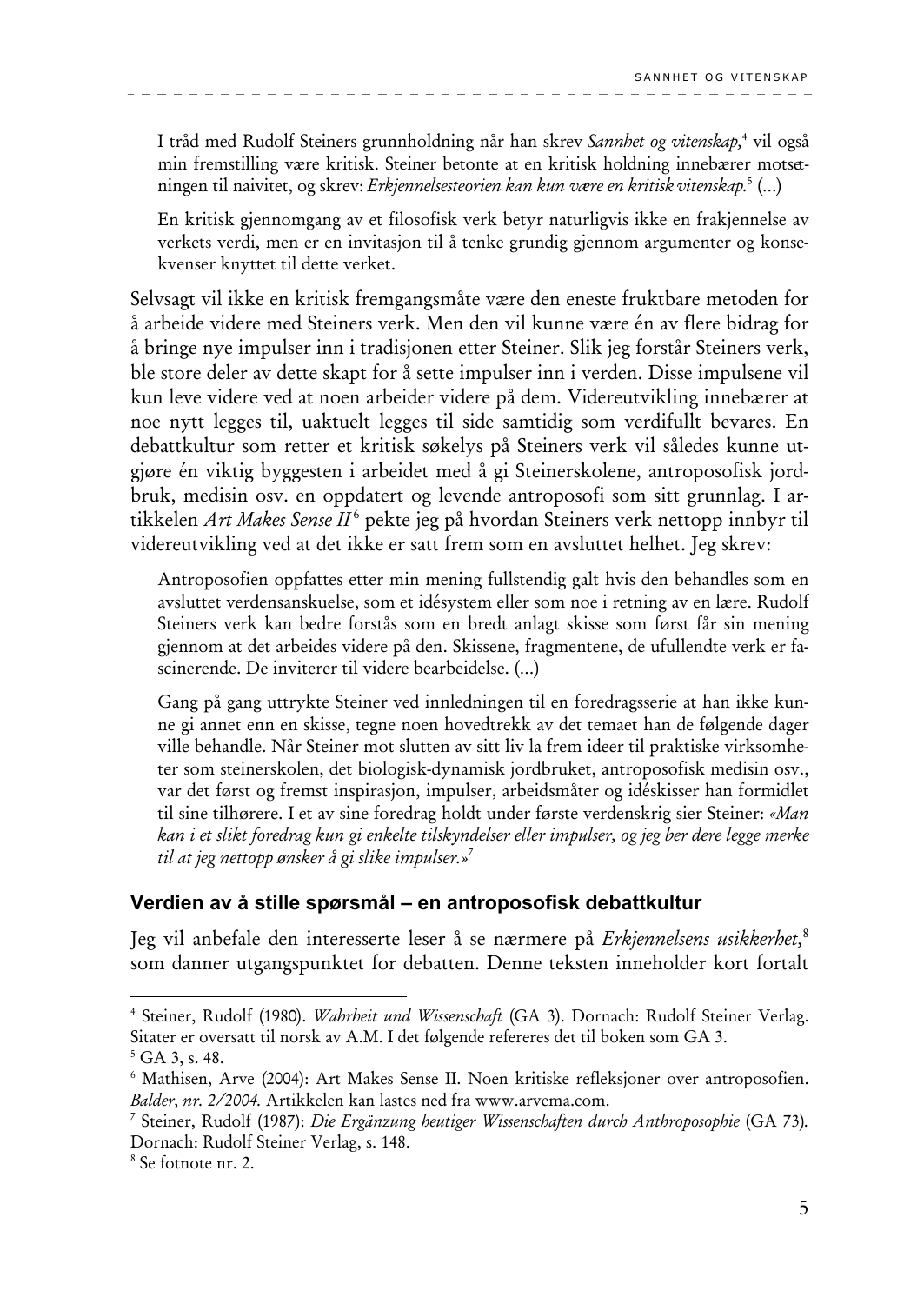mange av de spørsmål og problemstillinger som dukket opp for meg ved lesningen av Steiners Sannhet og vitenskap. Etter mange års studium av Steiners filosofiske skrifter, hvor jeg hadde hatt fokus på å «forstå» Steiner så godt som mulig, leste jeg denne gangen boken på en ny måte. Jeg leste med andre spørsmål i forgrunnen: Er det noe som mangler eller er uklart i Steiners fremstilling? Er argumentasjonen tilstrekkelig for å begrunne de fremsatte påstandene? Hva med tilknytningen til ideer i Steiners samtid? Istedet for å se på Steiners tekst som et mer kontekstfritt bidrag, ble jeg sterkere opptatt av de idéhistoriske rammene rundt hans verk. Fantes det noe i datidens tenkning som det var naturlig for Steiner å knytte an til, men som ikke lenger utgjør et så selvsagt idémessig utgangspunkt? Disse spørsmålene og denne lesemåten førte til at jeg ble oppmerksom på andre kvaliteter ved Steiners tekst enn tidligere.

Å stille spørsmål er kanskje den mest grunnleggende form for erkjennelsesvirksomhet. I spørsmålet ligger både en åpenhet for noe helt nytt og en invitasjon til andre om å komme med sine bidrag, sine forståelser. Etter mitt skjønn vil en antroposofisk debattkultur kunne vokse frem ved at vi tar hverandres spørsmål på alvor. Det gjelder ikke minst de kritiske spørsmålene. Gjennom å peke på mulige inkonsekvenser, utelatelser eller mangler i Steiners verk legges det et grunnlag for å ta disse opp til diskusjon. Ofte vil det ikke være tilstrekkelig å anføre sitater fra Steiner for å komme til klarhet i slike spørsmål. Et sitat kan naturligvis være oppklarende og derved kunne fungere som en konklusjon. Men mange problemstillinger er av en slik karakter at sitatet naturlig skaper begynnelsen på en argumentasjon og ikke dens avslutning. Jeg savner en debattkultur der Steiner-sitater i større grad gjøres til utgangspunktet for refleksjon og drøfting. Nettopp ved å gi rom for spørsmål knyttet til vanskeligheter i Steiners verk, vil viktige sider av dette kunne belyses.

La oss eksempelvis anta at det ligger noe i mine kritiske spørsmål og innvendinger mot Steiners argumentasjon i Sannbet og vitenskap. Hva om enkelte av Steiners ideer i ettertid viser seg å være uholdbare eller mangelfulle? Etter mitt skjønn vil en innsikt i dette være av stor betydning for folk som er opptatt av antroposofi. I forrige utgave av Antroposofi i Norge finner jeg, i tillegg til Haakstads innlegg, to eksempler på at Steiners erkjennelsesteori ansees som filosofisk uproblematisk.<sup>9</sup> Etter mitt skjønn representerer også Trond Skaftnesmos artikkel i Libra 1/2009 en liknende «ukritisk» akseptasjon av grunntankene hos Steiner.<sup>10</sup> Jeg mener det er nødvendig å ta opp Steiners erkjennelsesteori på detaljnivå og undersøke holdbarheten av dens utsagn. For en nåtidig filosofisk skolert person vil eksempelvis ideen om en erkjennelsesteori bygget på en forutsetningsløs begynnelse i «det umiddelbart gitte» trolig vekke undring. Har ikke det

<sup>&</sup>lt;sup>9</sup> Nr. I/2009, s. 48 og 57.

<sup>&</sup>lt;sup>10</sup> Skaftnesmo, Trond (2009). Veien til verden - Aktualiteten av Rudolf Steiners erkjennelsesteori. Libra, nr. 1/2009.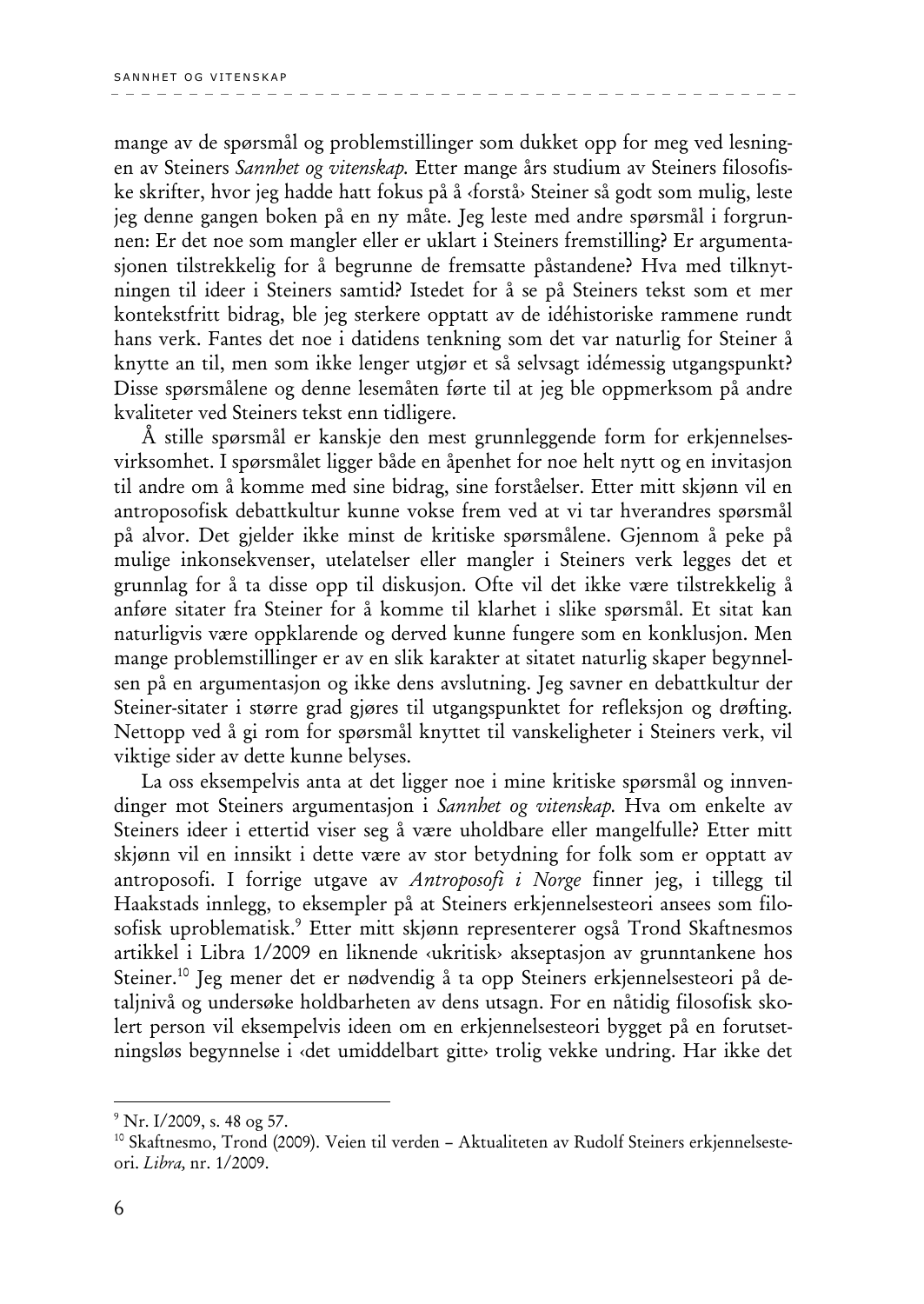forrige århundrets filosofi tatt et grundig oppgjør med hva Wilfrid Sellars<sup>11</sup> betegnet som «the myth of the given»? Selv om Sellars' kritikk av «myten om det gitte» ikke nødvendigvis rammer Steiners måte å bruke «det gitte» på i sin filosofi, er det likevel lite troverdig å anse dette «gitte» for å være et uproblematisk innslag hos Steiner. Store deler av Haakstads innvendinger mot min artikkel er nettopp knyttet til forståelsen av «det gitte».

#### Var Steiner nykantianer - er eurytmi dans?

Ettertiden har tatt et grundig oppgjør med nykantianerne, den generasjonen av kontinentale filosofer som var samtidig med Steiner. Den nykantianske tradisjonen regnes av mange som såpass marginal at den ofte ikke tas med i filosofihistoriske verk. Likevel er det slik at utgangspunktet i «det gitte», den overordnede intensjonen om en filosofisk erkjennelsesteori som grunnlag for all annen vitenskap, ideen om at erkjennelsen springer ut fra samvirket mellom iakttakelse og begrep – og mange av Steiners enkeltargumenter – er nykantiansk felleseie.<sup>12,13</sup> Derved kan vi lære noe av kritikken rettet mot nykantianismen, vel vitende om at ikke alt vil treffe egenarten i Steiners filosofiske tenkning.

Steiner var ofte opptatt av å distansere seg fra beslektede virksomheter. For eksempel markerte han tydelig at eurytmien ikke var dans, steinerpedagogikken ikke reformpedagogikk og han kritiserte den såkalte nykantianismen. Fra et nåtidig standpunkt kan man etter mitt skjønn se annerledes på dette. Eksempelvis er dagens dansebegrep langt mer omfattende en det var på Steiners tid. Nå fungerer dans som et overordnet begrep dekkende svært mange ulike former for bevegelseskunst. Reformpedagogikken hadde som felles kjennetegn at barnets behov ble satt i sentrum. Den forholdt seg kritisk til intellektuell læring og sto for en utstrakt bruk av kunst, håndverk og praktiske erfaringer som grunnlag for læring. Det fantes en rekke ulike retninger innenfor reformpedagogikken, og etter mitt skjønn er det riktig å betegne dagens steinerpedagogikk som en videreføring av viktige reformpedagogiske prinsipper. Ved å erkjenne slektskapet mellom eurytmi og dans, mellom steinerskolene og reformpedagogikken og mellom Steiners filosofi og nykantianismen, ligger det ingen kompromittering av Steiners impuls. Snarere tvert om. Steiner var en mann som virket midt i sin tid. I dag ville han trolig gjort ting annerledes. Ved at ettertiden på ulike måter har tatt et oppgjør med 20-tallets danseformer, reformpedagogikken og nykantianismen, har grunnen blitt lagt for videre utvikling. Jeg mener at eurytmien, steinerpedagogikken og steiners filosofi har mye å lære av den endringsorienterte

<sup>&</sup>lt;sup>11</sup> Sellars, Wilfrid (1963): Science, Perception and Reality. New York: Humanities Press.

<sup>&</sup>lt;sup>12</sup> Köhnke, Klaus Christian (1993). *Entstehung und Aufstieg des Neukantianismus. Die deutsche* Universitätsphilosophie zwischen Idealismus und Positivismus. Frankfurt an Main: Suhrkamp.

<sup>&</sup>lt;sup>13</sup> Se også Sijmons, Jaap (2008). Phänomenologie und Idealismus - Struktur und Methode der Philosophie Rudolf Steiners, Schwabe Verlag, Basel, for en meget detaljert gjennomgang av slektskap og forskjeller mellom Steiners erkjennelsesteori og nykantiansk filosofi.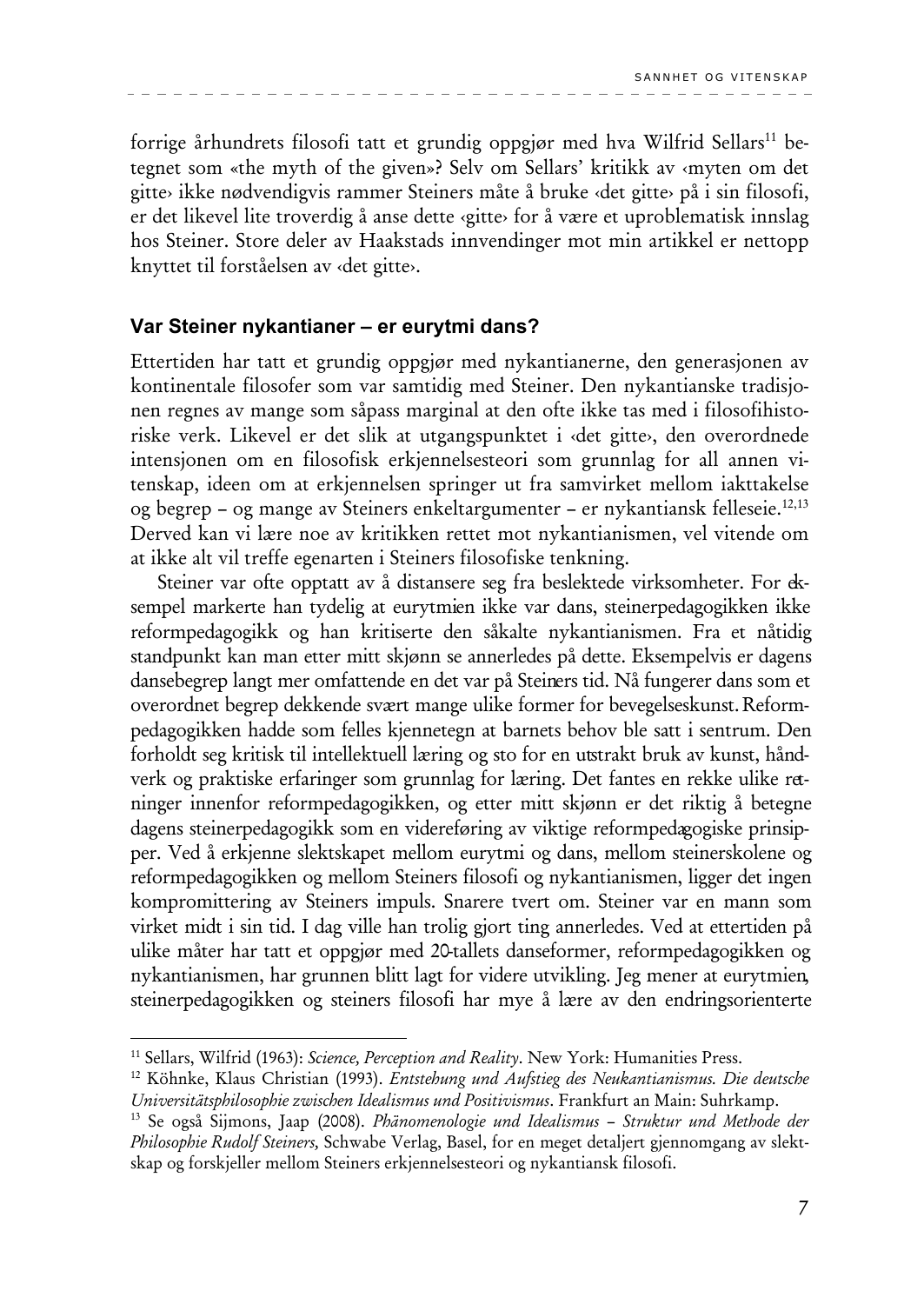kritikken som ettertiden har rettet mot disse områdene. Velbegrunnet kritikk er en av hoveddrivkreftene bak utvikling. Dersom antroposofiske impulser gjennomgående defineres som noe helt annet enn hva som ellers foregår i samfunnet, svekkes muligheten til læring og til forbedring. Gjennom å anerkjenne slektskap kan man lære av generelle utviklingstrender. Ved å fremheve ulikhet, vil egne verdier og arbeidsmåter kunne rendyrkes og profileres. Antroposofiske virksomheter trenger begge disse; lære av samtiden og bevare sin egenart.

#### Hvorfor erkiennelsesteori?

En av Steiners viktigste filosofiske intensjoner var å utvikle en så allmenngyldig erkjennelsesteori at alle andre vitenskaper kunne bygge videre på den.<sup>14</sup> For 100 år siden var erkjennelsesteorien på en helt annen måte enn i dag anerkjent som en mulig felles portal inn til vitenskaplig kunnskap. Det var mange på Steiners tid som søkte en slik generell erkjennelsesteori. Steiners intensjon var å etablere en (første vitenskap), på lik linje med blant annet Edmund Husserl. Filosofihistorisk fikk ikke denne ideen noe varig gjennomslag, og i dag er det vanlig å forholde seg annerledes til erkjennelsesteorien enn man gjorde på Steiners tid. Tanken om at forskning og erkjennelsesteori hører sammen er riktignok utbredt også i dag, men sjelden betyr det at én erkjennelsesteori danner grunnlaget for all forskning. For en nåtidig forsker handler erkjennelsesteori i stor grad om å velge en riktig forskningsmetode i forhold til hva han eller hun forsker på. Økonomiske beregninger innenfor statsvitenskap vil gjerne utføres ved hjelp av statistikk, mens forskning omkring elevers læring kanskje gjøres ut fra observasjon. Til grunn for de ulike forskningsmetodene ligger det ulike erkjennelsesteorier. Valg av metode for å finne frem til ny kunnskap henger sammen med hva slags kunnskap man søker.<sup>15</sup> Poenget her er at forskerne velger mellom en mengde ulike erkjennelsesteoretiske tilnærminger (epistemologier) og ikke kun forholder seg til én generell, slik Steiner ønsket å gjøre. Riktignok er det ikke ført noe allment akseptert bevis for at det er umulig å formulere en generell kunnskapsteori som gjelder for alle forskningsmetoder.

Jeg har ennå til gode å se eksempler på pedagogisk forskning, som er mitt fagfelt, hvor det er tatt utgangspunkt i en generell eller allmenngyldig erkjennelsesteori, enn si «det gitte». Hva jeg mener med å skrive dette er, kort og godt, at både ideen om å begynne erkjennelsesteorien med «det gitte», og å fundere forskning på én allmenn erkjennelsesteori i dag må anses for å være meget spesielt, nærmest eksotisk. Av den grunn behøver det ikke være galt, men det må grunngis. Dersom man fortsatt står for ideen om én erkjennelsesteori som tar utgangspunkt i «det gitte», så må man forklare hvorfor. Her rekker det ikke med å sitere Steiner

<sup>&</sup>lt;sup>14</sup> GA 3, s. 25 og 89.

<sup>&</sup>lt;sup>15</sup> En gjengs måte å se dette på er at erkjennelsesteorien (epistemologien) skal passe til ontologien (dvs. forståelsen av den «virkelighet» som studeres).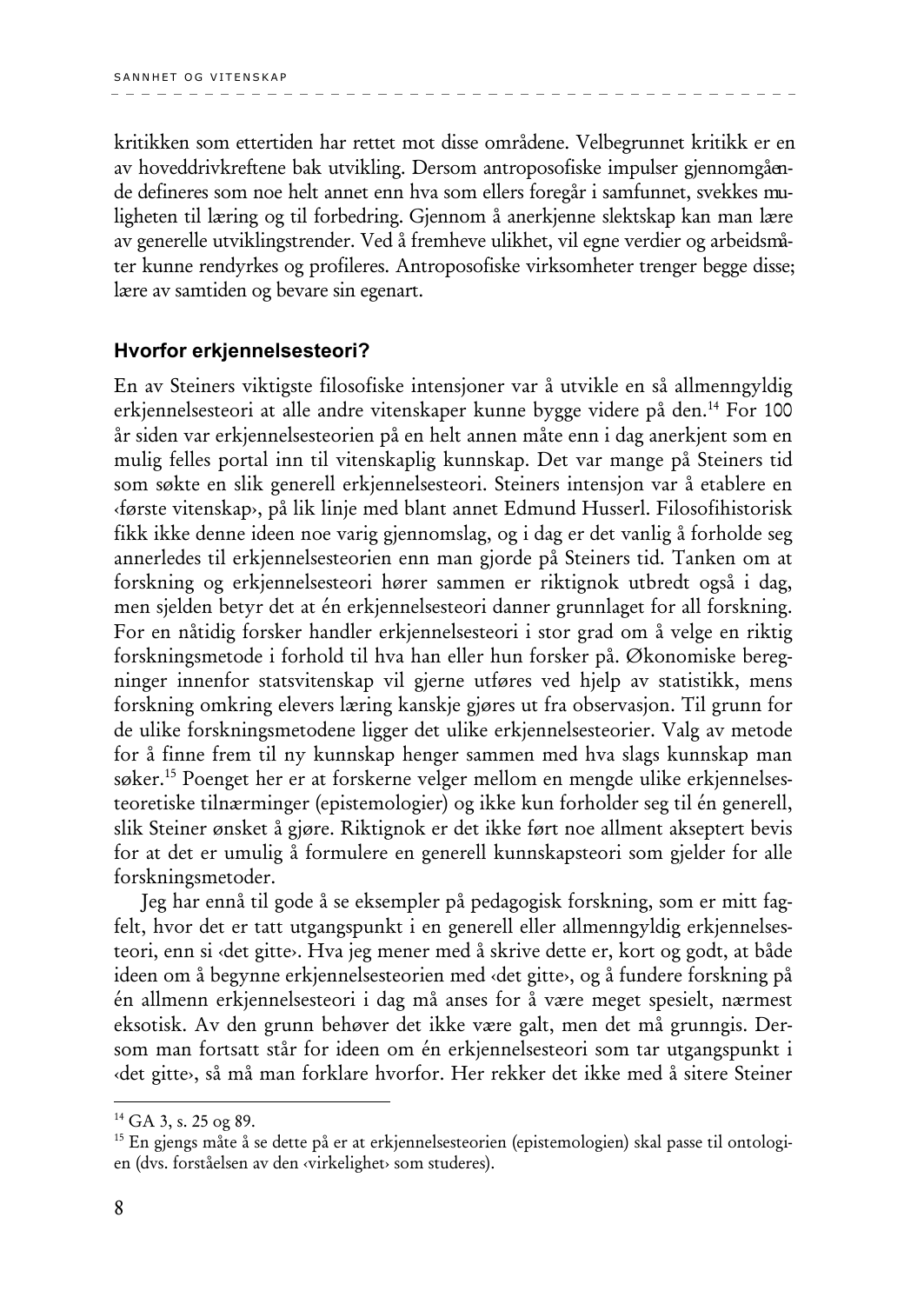eller andre av hans samtidige. En slik forklaring, tenker jeg, vil måtte gå i dialog med den filosofihistoriske kritikken av både «det gitte» og av erkjennelsesteorien som fundamentalvitenskap.<sup>16</sup> Etter mitt skjønn er dette et påtrengende spørsmål for dem som vil arbeide med Steiners filosofi. På samme måte som Steiner kritiserte de overordnede rammene rundt Kants og Hegels verk, har senere tenkere levert en kritikk av rammene for Steiners kunnskapsteori. Kanskje kan ikke Steiner levere en generelt gyldig erkjennelsesteori, når alt kommer til alt?

## Hvordan forstå «det gitte»? Fra erkjennelsesteori til erkjennelsespraksis

En stor del av Haakstads innlegg handler som sagt om «det gitte». Nå kan man spørre seg om hvorfor dette «gitte» har en så stor betydning i Steiners erkjennelsesteori. Gjennom å begynne med «det gitte» ville Steiner legge grunnen for å oppnå en optimalt sikker kunnskap. Det var tenkningens mulighet til å forklare og begrunne verden som skulle undersøkes, og da måtte utgangspunktet, i følge Steiner, være helt uten tankemessige bestemmelser:

Skal erkjennelsesteorien virkelig være avklarende på hele erkjennelsens område, da må den ta noe som utgangspunkt, som er uberørt av erkjennelsens virksomhet.<sup>17</sup>

Haakstad peker flere steder i sitt innlegg på at jeg har misforstått både selve «det gitte» og tenkningens forhold til «det gitte» slik det er fremstilt hos Steiner. På tre punkter er det imidlertid liten tvil om at vår forståelse av Steiner sammenfaller: (1) Det gitte> danner utgangspunktet for Steiners erkjennelsesteori og har som formål å gi en feilfri og forutsetningsløs begynnelse. Jeg siterer Haakstad:

Dette utgangspunktet kan vi kalle «det umiddelbart gitte verdensbilde», dvs. verdensinnholdet i en ennå tankemessig ubestemt, for vår opplevelse usammenhengende form. - I dette begynnelsespunktet er all feiltagelse utelukket, for feil kan først opptre i erkjennelsen.

(2) Det gitte er ikke noe man, i følge Steiner, kan påtreffe som en umiddelbar erfaring. Snarere skulle «det gitte» skapes ved at alle erkjennelsens produkter «grundig måtte skrelles bort fra verdensbildet».<sup>18</sup> Likeså er vi samstemte om (3) at «det gitte» innholder alt

som i videste forstand overhodet kan dukke opp innenfor opplevelsens horisont: fornemmelser, iakttakelser, anskuelser, følelser, viljesakter, drømme- og fantasiformasjoner, forestillinger, begreper og ideer.<sup>19</sup>

<sup>&</sup>lt;sup>16</sup> Steiner betegner sin erkjennelsesteori som en fundamentalvitenskap i GA 3, se s. 25.

 $17$  GA 3, s, 49.

<sup>&</sup>lt;sup>18</sup> GA 3, s. 51: «Diese dürfen nicht kritiklos hingenommen, sondern müssen sorgfältig aus dem Weltbilde herausgeschält werden, damit es ganz rein von allem durch den Erkenntnisprozeß Hinzugefügten erscheint.»

<sup>&</sup>lt;sup>19</sup> GA 3 s. 55.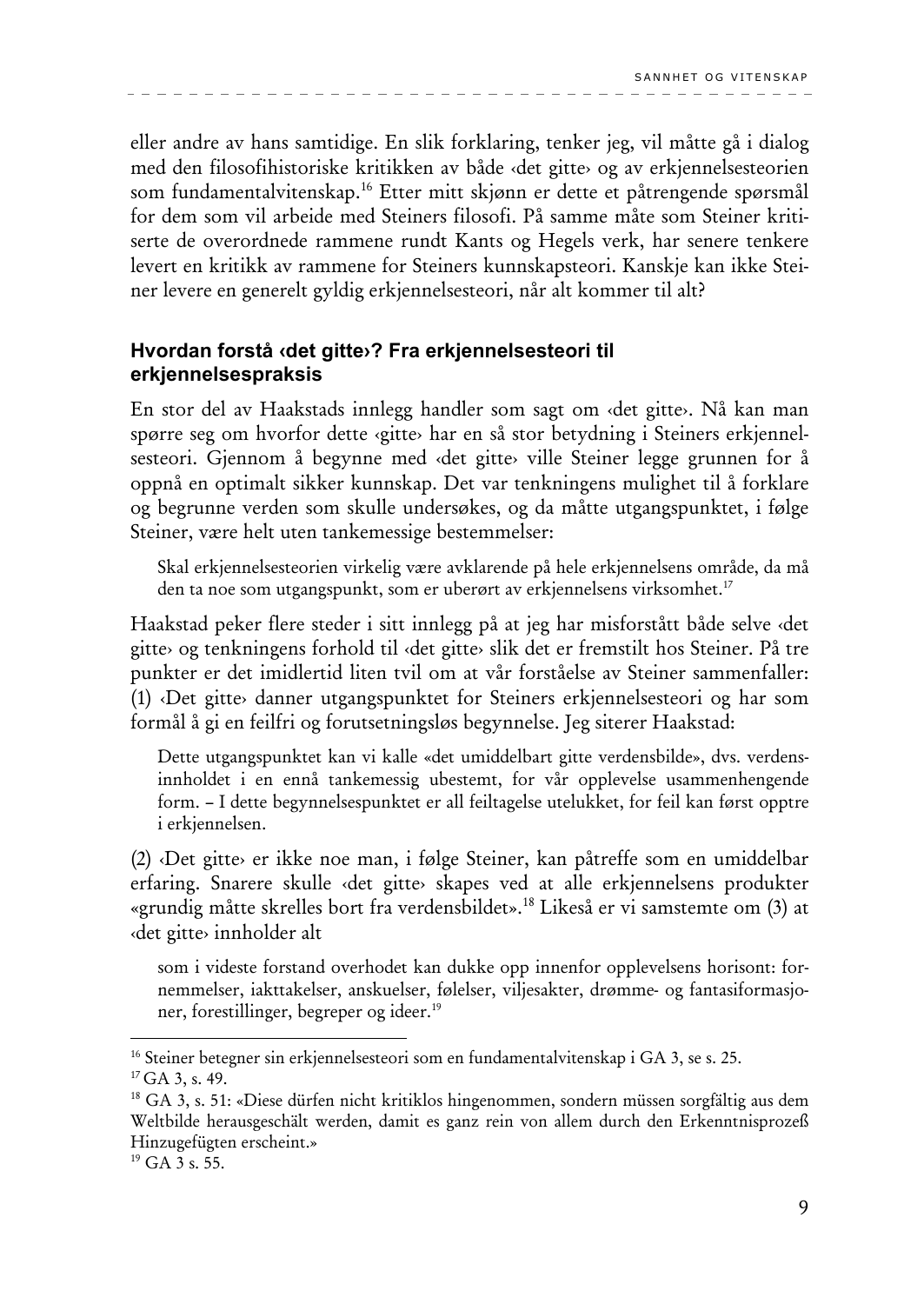Vår største uenighet ligger, så vidt jeg forstår Haakstads tekst, i hvordan vi oppfatter tenkningens posisjon og rolle i erkjennelsesprosessen. Det ser også ut til at vi har en nokså ulik oppfatning av «det gitte» i forhold til en konkret erkjennelsespraksis. Haakstad skriver:

I erkjennelsen knytter begrepene seg til det gitte (erfarte) verdensinnholdet. Sammenhengen mellom erfaringer og begreper er begrunnet i verdensinnholdet selv; det er kun i menneskets erkjennelse at de først opptrer adskilt, før erkjennelsesprosessen føyer dem sammen til en helhet. (...)

Av dette følger f.eks. at en naturlov ikke er et abstrakt tankeprodukt som er destillert ut av virkeligheten; vår tenkning gjør ikke annet enn aktivt å løfte frem og føye sammen de deler av det gitte verdensinnholdet som er nødvendig for at lovmessigheten skal komme til syne i erkjennelsen. Den avdekker en lovmessighet som allerede er nedlagt i tingene. Men selve erkjennelsen av dette bestemte innholdet gjennom ens egen tenkning er noe helt nytt som ikke var i verden fra før. Våre erkjennelser kan derfor kalles skapende handlinger som vi mennesker utfører (s. 12).

I erkjennelsesprosessen føyes i følge Haakstad begrepene og «det gitte» (erfarte) verdensinnholdet sammen til en helhet. Denne helheten ligger begrunnet i verdensinnholdet selv. I andre avsnitt legger Haakstad til at mennesket ved å erkjenne denne sammenhengen skaper noe helt nytt. Jeg har ingen innvendinger mot en slik utlegning av Steiners ideer. Her fremsettes så vidt jeg kan bedømme selve kjerneideen i erkjennelsesteorien. For meg dukker imidlertid spørsmålet opp om hvordan det som er beskrevet lar seg utføre i praksis. Hva menes helt konkret med at begrepene knytter seg til «det gitte»? Når Haakstad skriver at «erkjennelsesprosessen føyer dem sammen til en helhet», blir det naturlig å spørre om hva «det gitte» rent konkret bidrar med her. For å anskueliggjøre noen av problemene knyttet til Haakstads sitat, vil jeg beskrive fire forsøksvise praktiske tilnærminger.

En første tolkningsvariant oppstår dersom man tar for seg en konkret gjenstand og forstår denne som en del av «det gitte», eksempelvis et epletre. Da vil i tråd med beskrivelsen ovenfor begrepet ligge i «det gitte» og tenkningen være skapende ved å knytte sammen begrep og erfaring. Hvilken rolle spiller «det gitte» her? Hva er i praksis forskjellen på en erkjennelse som tar utgangspunkt i «det gitte» og en som tar utgangspunkt i den konkrete iakttakelsen uten noe spesielt hensyn til det gitte>? For meg er det uklart hvilken funksjon eller plass «det gitte» har i den konkrete erkjennelsen av en enkeltting. Forutsetningen om at «det gitte» bærer i seg den lovmessigheten som erkjennelsen i sin tur skaper på nytt, fører ikke med seg noen metodisk anvisning om hvordan en slik sammenheng kan skapes. For en konkret erkjennelsespraksis melder derfor spørsmålet seg om hvordan rett begrep knyttes til en bestemt erfaring eller iakttakelse. Så lenge dette forblir ubesvart, mangler erkjennelsesteorien et viktig metodisk element. At sammenhengen mellom erfaringer og begreper eventuelt ligger begrunnet i verdensinnholdet, slik Haakstad skriver, sier altså lite om hvordan man kommer frem til riktig og ikke til fel «sammenheng». Denne problematikken tar jeg videre opp i et senere underkapittel.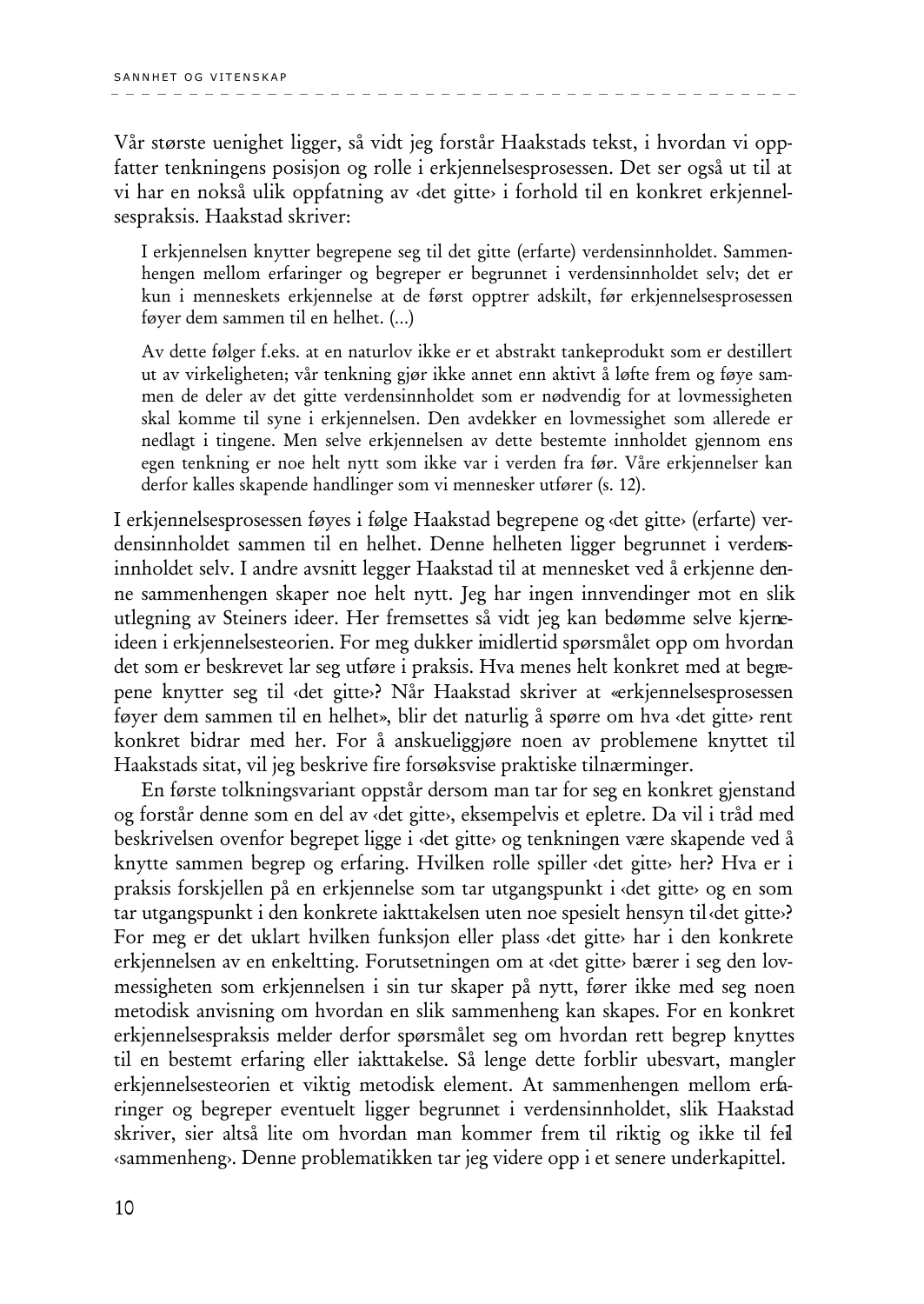Andre variant ville være om Haakstad med «det gitte» mener det kunstig utskilte, tankefrie «punkt hvor erkjennelsen setter inn» (s. 11). Men da blir problemene etter mitt skjønn enda større. For en praktisk anlagt erkjennelsessøkende vil følgende spørsmål dukke opp: Finnes det noen slik ren og «uberørt» tilstand hvor alle tankemessige sammenhenger er renset ut? Er det overhode mulig å tømme sitt sinn for alt som tidligere er forstått? Har noen gjort dette og beskrevet metoden og erfaringen? Jeg kjenner ikke til eksempler på at dette er beskrevet eller utført. Og så vidt jeg kan se gir ikke Steiner noen metodiske henvisninger i sine filosofiske skrifter til hvordan det kan utføres. Nå er jeg ikke alene om å få øye på utfordringene med dette. To antroposofisk inspirerte fagfilosofer som har skrevet doktoravhandlinger om Steiners erkjennelsesteori trekker i stor grad liknende konklusjoner om «det gitte» som jeg har gjort.<sup>20</sup> Jeg tenker på Michael Muschalle og Jaap Sijmons.

Muschalle peker i en lengre artikkel på at Steiner i Sannhet og vitenskap bruker «det gitte» på tre ulike og inkompatible måter, der eksempelvis «det gitte» som ren erfaring har en helt annen mening en det konstruerte tankerensede «gitte». <sup>21</sup> I følge Muschalle blir det «så godt som ingenting igjen» dersom man renser ut alle tankemessige bestemmelser. For ham kan altså begreper vanskelig knyttes til et slikt renset «gitte», slik Haakstad skriver. Muschalle konkluderer i artikkelen med at Steiners erkjennelsesteori ikke utreder på en klargjørende måte hvordan «det gitte» kan fungere som utgangspunkt for erkjennelsen. Nå mener ikke Muschalle at Steiners prosjekt nødvendigvis er feilslått, men det trenger en utvidelse. Han henviser til Steiners antroposofiske arbeider og særlig sanselæren for en mulig løsning av problemene fra *Sannhet og vitenskap*. Men slik saken står i Steiners filosofiske verk, anser Muschalle problemet med «det gitte» som uløst.

I en nylig utgitt doktoravhandling om Steiners erkjennelsesteori skriver Sij $mons: <sup>22</sup>$ 

Det egentlige problemet i Steiners fremstilling er å likestille det umiddelbart gitte med erkjennelsesteoriens forutsetningsløshet.

Også Sijmons er i tvil om «det gitte», slik dette beskrives av Steiner (og Haakstad), overhode kan erfares. Han etterlyser en metode eller øvelsesvei for å kunne erfare «det gitte»:

Det er et spørsmål om vi kan gjøre denne kunstige erfaringen [av «det gitte»] uten at vi gjør dette på bakgrunn av bestemte øvelser. ... Steiner redegjør ikke for implikasjonene av sin metode.<sup>23</sup>

<sup>&</sup>lt;sup>20</sup> Igjen vil jeg henvise den interesserte leseren til min drøfting av «det gitte» i Erkjennelsens usikkerhet, se fotnote nr. 2.

<sup>&</sup>lt;sup>21</sup> Se http://www.studienzuranthroposophie.de/GegebenInhalt.html

<sup>&</sup>lt;sup>22</sup> Sijmons (2008), s. 293, oversatt fra tysk av AM. Se fotnote 13.

<sup>&</sup>lt;sup>23</sup> Ibid. s. 291.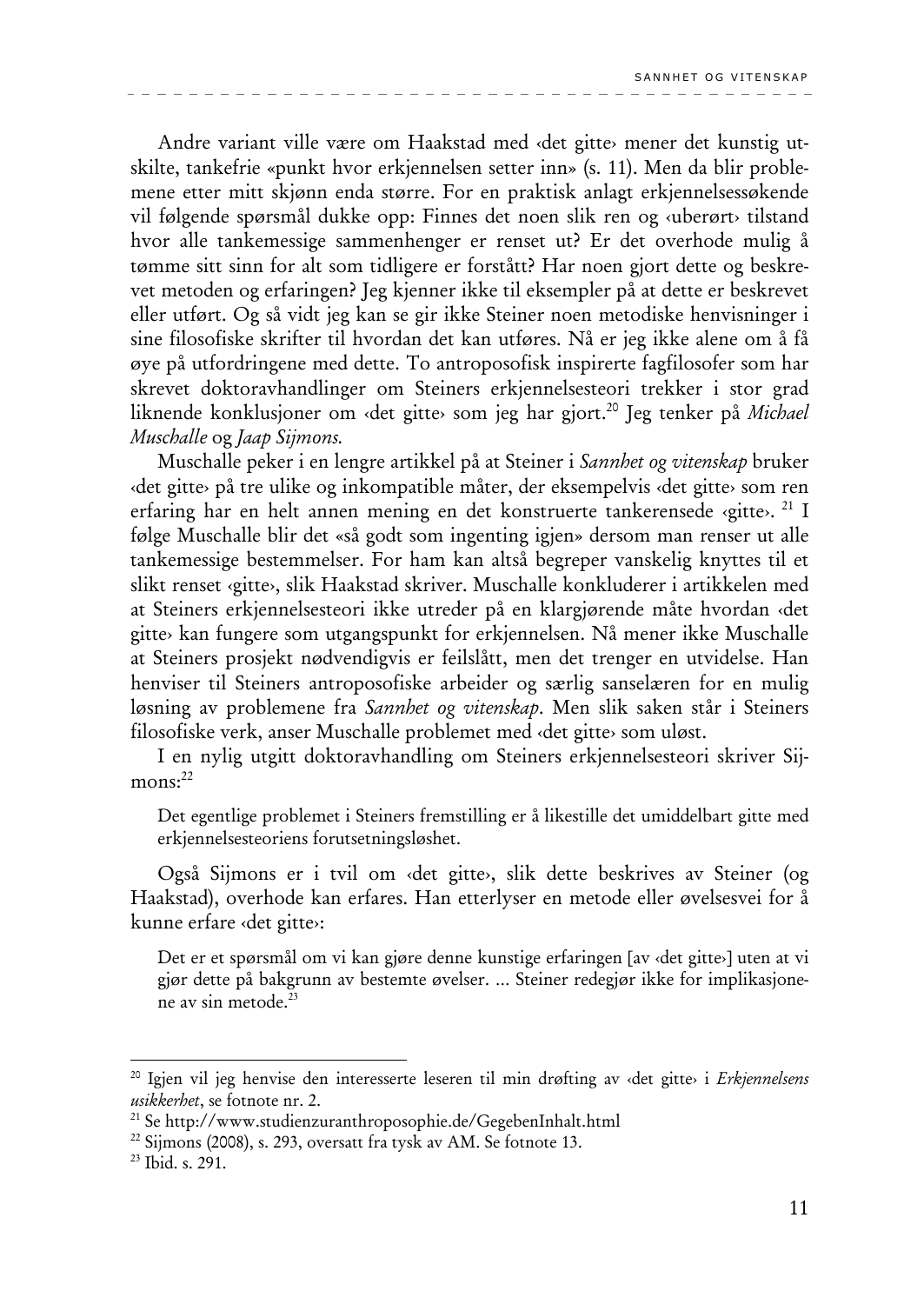Problemene med «det gitte» som en tankefri begynnelse for erkjennelsen er naturligvis kun antydet gjennom disse referansene. Likevel viser henvisningene tydelig nok at når det kommer til en praktisk erkjennelsesmetode, så gjenstår et stort utredingsarbeid.

En tredje mulig tolkning av Haakstads formulering kunne innebære en kombinasjon av de to: altså at det gjelder å rense den konkrete erfaringen av eksempelvis epletreet for alle tankemessige bestemmelser, for så å gjenfinne sammenhengen mellom begrep og erfaringen av «det gitte» epletreet. Denne tolkningen strider mot Steiners mer allmenne ansats, men likner på Husserls meditativt anlagte «epoché» eller «transcendentale reduksjon», en metode for å rense erfaringen for fordommer, begreper og andre egenproduserte bevissthetselementer. Husserl mente at hans metode kunne føre til en form for vesensmøte (Wesensbegegnung) med «tingene selv».<sup>24</sup> Husserls fenomenologi har spilt en betydelig rolle i det 20. århundres filosofi, og brukes fortsatt som utgangspunkt for mange typer vitenskapelig forskning. Interessant er det at Husserls transcendentale reduksjon har blitt utsatt for en omfattende kritikk av likelydende art som den mot Steiners «gitte».<sup>25</sup> Enkelt fortalt går kritikken ut på at mange anser den transcendentale reduksjonen som praktisk ugjennomførbar. Hva skal man med en metode som ikke lar seg utføre i praksis? Derfor vil da også flertallet av dem som bruker Husserls metode til forskning ikke være opptatt av erkjennelsesteori som fundamentalvitenskap eller noe totalt tankefritt vesensmøte med «tingene selv». I stedet går inspirasjonen fra Husserl ut på å erfare tingenes liv og egenart så åpent som mulig, øve sin evne til rike og fordomsfrie iakttakelser og skolere seg i kunsten å lage gode beskrivelser fra slike observasjoner. Denne typen moderne Husserl-inspirert fenomenologi står imidlertid fjernt fra Haakstads (og Steiners) utsagn om at erkjennelsen «avdekker en lovmessighet som allerede er nedlagt i tingene».

I Haakstads innlegg antydes det en fjerde mulig forståelse av «det gittes» betydning for den konkrete erkjennelsen. Det kan se ut som om han mener at det er tilstrekkelig dersom «det gitte» på en prinsipiell måte innleder erkjennelsesteorien, og at «bortskrellingen» av tanker ikke behøver å foretas individuelt av hvert enkelt erkjennende menneske. Til mine refleksjoner omkring vanskelighetene med å skape et rent tankefritt «gitt» for et voksent menneske med et langt tenkende liv bak seg, skriver Haakstad:

Å ta den slags biografiske forbehold er jo slett ikke nødvendig for det prinsipielle ved saken. Det ville kun være aktuelt dersom det for hvert menneske gjaldt en egen, individuell erkjennelsesteori. Da måtte vi i hvert enkelt tilfelle foreta denne oppstakingen tilbake til de spesielle forutsetningene. Men med hensyn til erkjennelsens natur står vi alle på like fot. Det betyr at når vi først kjenner karakteren til de predikater som må

<sup>&</sup>lt;sup>24</sup> Husserl, Edmund (1992). Erste Philosophie, VI. Hamburg: Felix Meiner Verlag.

<sup>&</sup>lt;sup>25</sup> Moran, Dermot (2000). *Introduction to Phenomenology*. London: Routledge.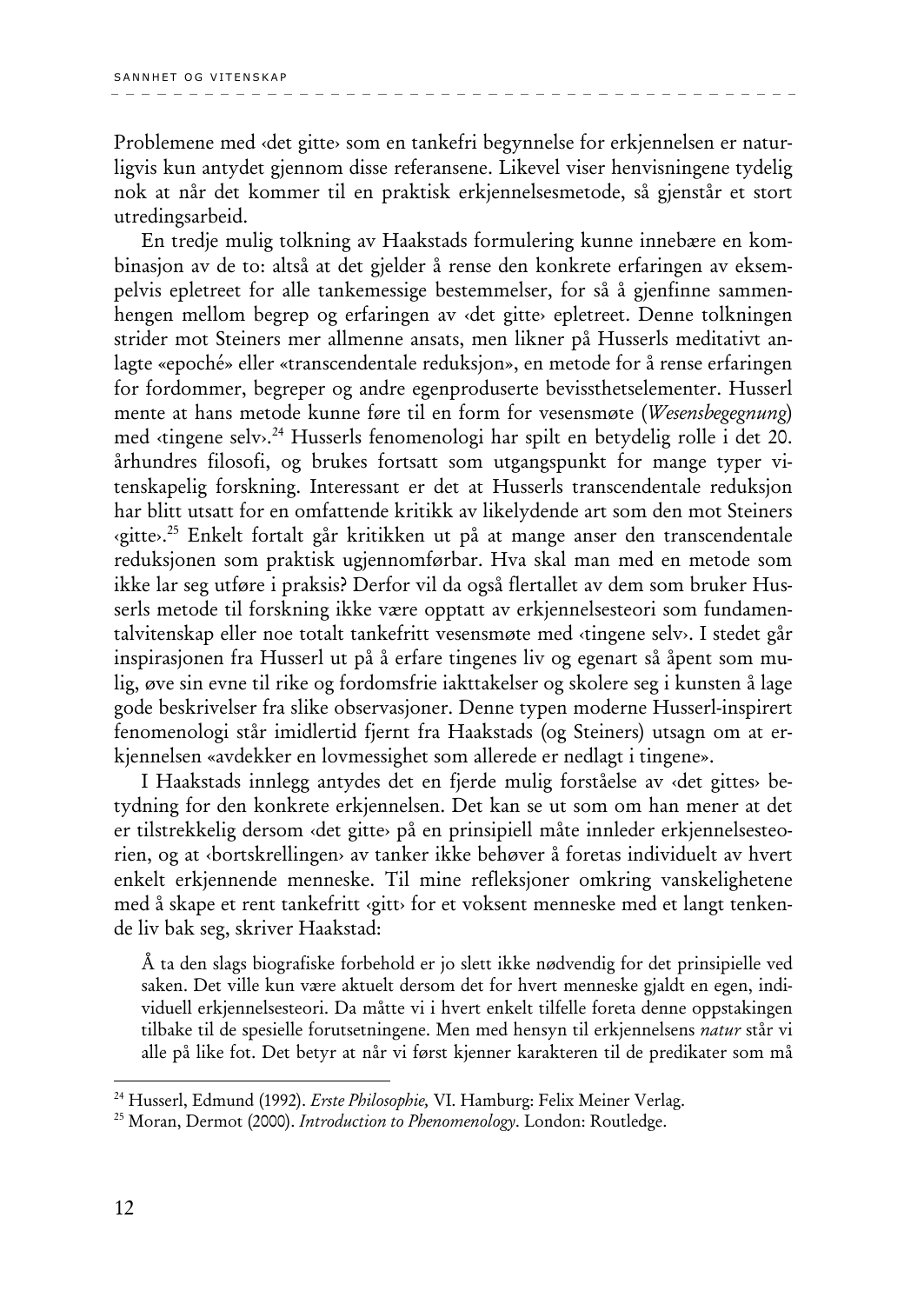«skrelles bort» for å komme til begynnelsespunktet [b] – nemlig at de alle er begrepsmessige bestemmelser som har blitt til i erkjennelsesprosessen -, behøver vi ikke å vite noe om innholdet i dem eller hvilket menneske de tilhører (s. 16).

Jeg synes ikke det er helt enkelt å forstå konsekvensene av dette utsagnet. Kan det være slik at det forefinnes et prinsipielt skille i «det gitte» mellom dets begrepsbestemmelser og resten av «det gitte»? Rekker det å «kjenne karakteren» til det som må fjernes? Betyr det at om for eksempel Steiner har erfart «det gitte» på en ren måte, så har han derved skapt en forutsetningsløs begynnelse for erkjennelsen som gjelder for alle mennesker? Etter mitt skjønn stemmer dette dårlig overens med Steiners vektlegging av individets og jegets aktive rolle i erkjennelsen. Også Haakstad er opptatt av at Steiners erkjennelsesteori skal være metodisk og praktisk gjennomførbar for et enkeltmenneske:

Rudolf Steiners bidrag er mer enn en epistemologi i tradisjonell forstand; den kunne kanskje betegnes som en praktisk veiledning til erfaring av den egne tenkeprosessen (s.  $17).$ 

Hvordan kan i så fall en allmenn kunnskap om prinsipper og «bortskrellingens» karakter føye seg inn i en individuell erkjennelse? Har Steiner gjennom bevisst filosofisk virksomhet klarert erkjennelsens forutsetningsløse begynnelse, slik at tenkere etter ham kan bygge videre på Steiners grunnlag uten å måtte gjøre den egne erfaringshorisonten tankefri? Jeg betviler det. I hvert fall rimer en slik tolkning lite med Steiners etiske individualisme i andre del av Frihetens filosofi. Kanskje har jeg mistolket Haakstad ved gjennomgange av disse fire tolkningsvariantene. I så fall ser jeg frem til en redegjørelse. Forøvrig mener jeg at de skisserte problemfylte tilnærmingene til «det gitte» viser at vi står ved begynnelsen av et utredingsarbeid omkring Steiners erkjennelsesteori.

## Tenkningen i og utenfor «det gitte»

Haakstad fremhever at min etterlysing av hvordan ideene og begrepene har blitt en del av «det gitte» må bero på en misforstått lesning av Steiner fordi jeg «reiser en kunstig barriere mellom «det gitte» og menneskets tenkning» (s. 13). De følgende betraktningene handler derfor om forståelsen av Steiners utsagn om «det gitte» i Sannhet og vitenskap. Slik skriver Haakstad:

Ved at Arve Mathisen tildeler tenkningen en slags utenfor-posisjon, skjer det en omskrivning av tenkningens forhold til det gitte som får ham til å konkludere med at Steiner opererer med en «metafysisk forutsetning».

(...) Tenkningens oppgave er altså ikke utenfra å «finne noe beslektet i det gitte», men gjennom sin aktive tilgang til ideene og begrepene å være skueplass for erkjennelsen.

Tenkningen som handling utspringer av vårt innerste vesen. Steiner uttrykker seg derfor ikke slik at tenkningen må «finne», «sette an», «knytte an til» osv. som om den stod utenfor verdenshendelsen ...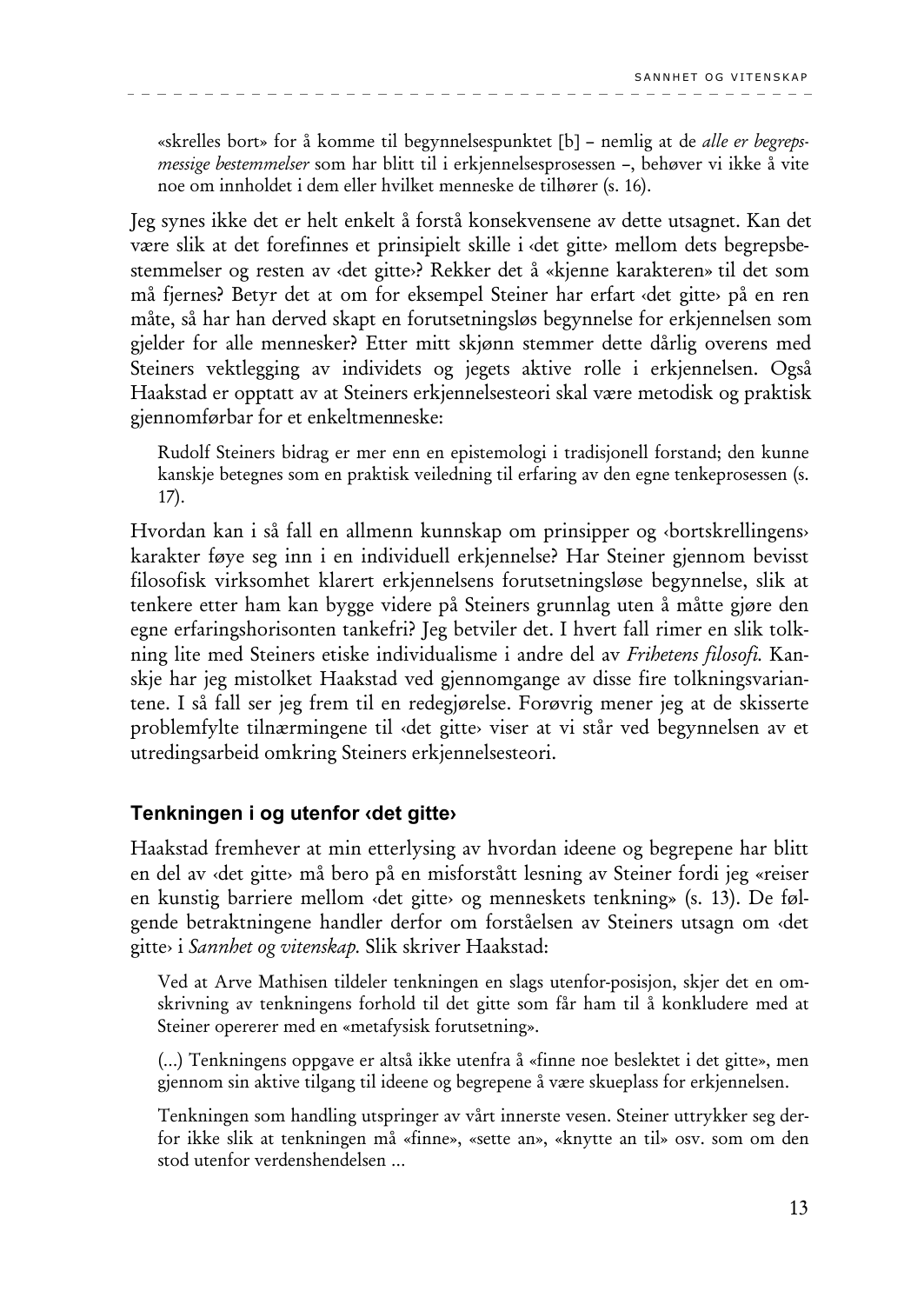Her er vi ved et meget interessant punkt i Steiners erkjennelsesteori. Det er ingen tvil om at «det gitte» i Steiners som i annen nykantiansk filosofi.<sup>26</sup> inneholder tanker og begreper. Likefullt beskriver Steiners erkjennelsesteori hvordan tenkningen også forholder seg aktivt til «det gitte». Først er det tenkningen som renser «det gitte» for tankemessige bestemmelser. Deretter, som et trinn to i erkjennelsen, postulerer Steiner at «vi må et eller annet sted i det gitte finne et område hvor vi kan gripe inn».<sup>27</sup> Da kan man naturligvis spørre seg hva det vil si at «vi kan gripe inn». Jeg har tolket det slik at det er tenkningen som her griper inn. Begrunnelse for denne tolkningen har jeg blant annet fra hvordan Steiner beskriver det tredje og siste skrittet i sin erkjennelsesteori:

Da er det neste skrittet i erkjennelsesteorien gitt. Det vil bestå i at den enheten, som på grunn av erkjennelsen er blitt revet i to, gjenskapes. Gjenskapingen skjer i tenkningen over den gitte verden<sup>28</sup>.

Så vidt jeg kan forstå har tenkningen to ulike roller i Steiners argumentasjon omkring «det gitte». På den ene siden er tenkningen en del av «det gitte», slik Haakstad fremhever. På den andre siden gis tenkningen en oppgave som innebærer at den også på ulike måter må «knytte an» eller «forbinde» seg med «det gitte». Flere steder i Sannhet og vitenskap bruker Steiner nettopp slike formuleringer.<sup>29</sup> I kapittel VI redegjør Steiner grundigere for disse ulike rollene. Han fremhever at det er en grunnleggende forskjell på hvordan begrepene og «det gitte» forholder seg til hverandre i menneskets bevissthet og hvordan de forholder seg til hverandre i «det øvrige verdensinnholdet».<sup>30</sup> Etter å ha presisert hvordan forbindelsen mellom begrep og «det gitte» i verdensinnholdet er fastlagt på forhånd og derfor fremgår med nødvendighet, skriver Steiner videre:

Kun ved begynnelsen av erkjennelsen, for erkjennelsen, er det trådt inn et kunstig skille. Dette skille oppheves igjen av erkjennelsen, i tråd med det objektives opprinnelige vesen. For menneskets bevissthet er dette annerledes. Her er forbindelsen kun tilstede når den fullbyrdes gjennom virkelig aktivitet.<sup>31</sup>

Følgelig er det snakk om to enheter i Steiners erkjennelsesteori. Én som er «gitt» i verdensinnholdet, og én som må skapes gjennom aktiv tenkning. Rent logisk gis

<sup>&</sup>lt;sup>26</sup> Se Volkelt, Johannes (1886). *Erfabrung und Denken. Kritische Grundlegung der Erkenntnis*theorie. Hamburg und Leipzig.

 $27$  GA 3, s. 56.

<sup>&</sup>lt;sup>28</sup> GA 3, s. 62: «Damit ist der nächste Schritt der Erkenntnistheorie gegeben. Er wird darinnen bestehen, die Einheit, welche behufs Ermöglichung der Erkenntnis zerrissen worden ist, wieder herzustellen. Diese Wiederherstellung geschieht in dem Denken über die gegebene Welt. In der denkenden Weltbetrachtung vollzieht sich tatsächlich die Vereinigung der zwei Teile des Weltinhalts.»

<sup>&</sup>lt;sup>29</sup> Se eksempelvis GA 3, s. 56, 62, 69-70.

<sup>&</sup>lt;sup>30</sup> GA 3, s. 71.

<sup>&</sup>lt;sup>31</sup> GA 3, s, 71-71.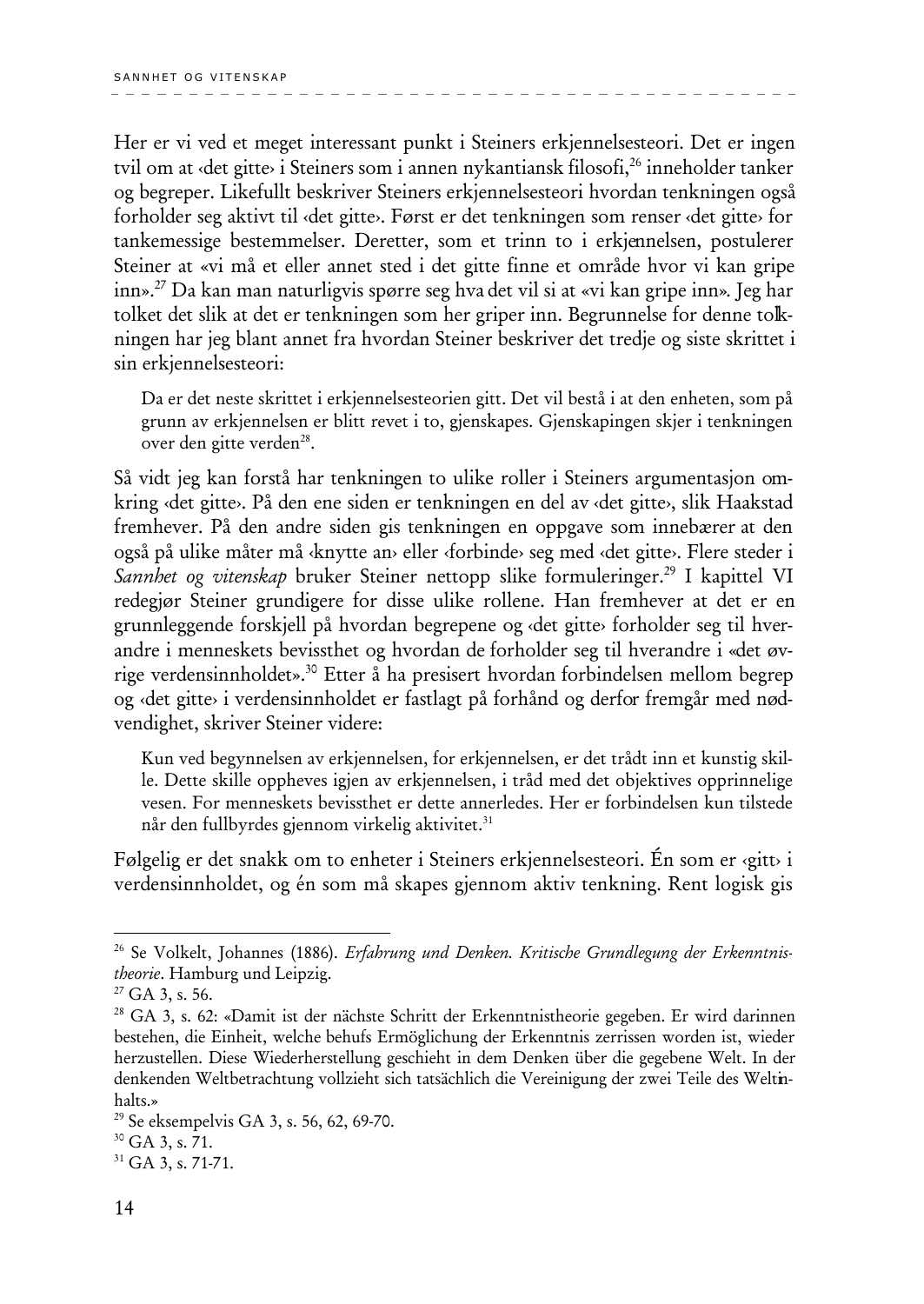det altså her mulighet for to posisjoner: Tenkningen fremtrer innenfor «det gitte» og den er aktiv utenfor «det gitte». Haakstad representerer det første alternativet, mens Trond Skaftnesmo ser ut til å innta posisjon nummer to. Skaftnesmo skriver:

[D]ette betyr at «det gitte» slett ikke er verdens sanne skikkelse. Tvert imot er «det gitte» noe ufullstendig, nemlig verden frarøvet sitt begrepsmessige (idémessige) innhold.<sup>32</sup>

Kanskje er det slik at tenkningens innholdsaspekt primært ligger innenfor «det gitte», men tenkningen som aktivitet også har en bevissthetsfunksjon ved å kunne stille seg utenfor?

Så vidt jeg kan se representerer Skaftnesmo bevissthetens perspektiv, og hentyder til «det gitte» renset for tankemessige bestemmelser, mens Haakstad altså vektlegger tenkningens innenfra-posisjon. Hver av disse posisjonene innebærer, etter mitt skjønn, en ensidighet i forhold til Steiners fremstilling i Sannhet og vitenskap.

#### «Våre erkjennelser kan derfor kalles skapende handlinger»

Ideen om to helheter i erkjennelsesteorien: én som ligger i «det gitte» som verdensinnhold, og én som skapes i bevisstheten av erkjennelsen, utgjør et både markant og karakteristisk trekk ved Steiners filosofi. I verdensinnholdet er begrepene i følge Steiner nødvendig forbundet med «det gitte». I erkjennelsen gjenskapes den forbindelsen som allerede ligger i «det gitte» gjennom tenkende aktivitet. Et slikt syn kunne lett føre til en idé om at menneskets erkjennelse ikke føyer noe nytt til den helheten som allerede er «gitt» i verdensinnholdet. Men dette er langt fra Steiners oppfatning. For Steiner er det svært viktig å betone at det ikke ligger noen automatikk eller nødvendighet i den forbindelsen som skapes på nytt i erkjennelsen. Menneskets erkjennelse føyer til noe helt nytt, som ikke fantes i verden fra før. Haakstad beskriver dette slik i siste del av et sitat som også er gjengitt tidligere:

Men selve erkjennelsen av dette bestemte innholdet gjennom ens egen tenkning er noe helt nytt som ikke var i verden fra før. Våre erkjennelser kan derfor kalles skapende handlinger som vi mennesker utfører (s. 12).

Så vidt jeg kan se er dette en representativ presentasjon av Steiners syn. Her står vi overfor en interessant utfordring. Når begrepene ligger i «det gitte» og kun skal løftes frem av tenkningen, melder spørsmålet seg: Hva, helt konkret, er dette nye som mennesket skaper i erkjennelsen? For det kan ikke være begrepene som nå skapes. De er allerede «gitt» i verdensinnholdet. Steiner beskriver forholdet slik: «Tenkningen trer det gitte verdensinnholdet i møte som et formende prinsipp».<sup>33</sup> Dette formende prinsippet er i følge Steiner ikke begrepene, men de *tankeformer* som forbinder begrepene. Et eksempel Steiner angir er kausalitet, eller hvordan

<sup>&</sup>lt;sup>32</sup> Se fotnote 10.

<sup>&</sup>lt;sup>33</sup> GA 3, s. 62.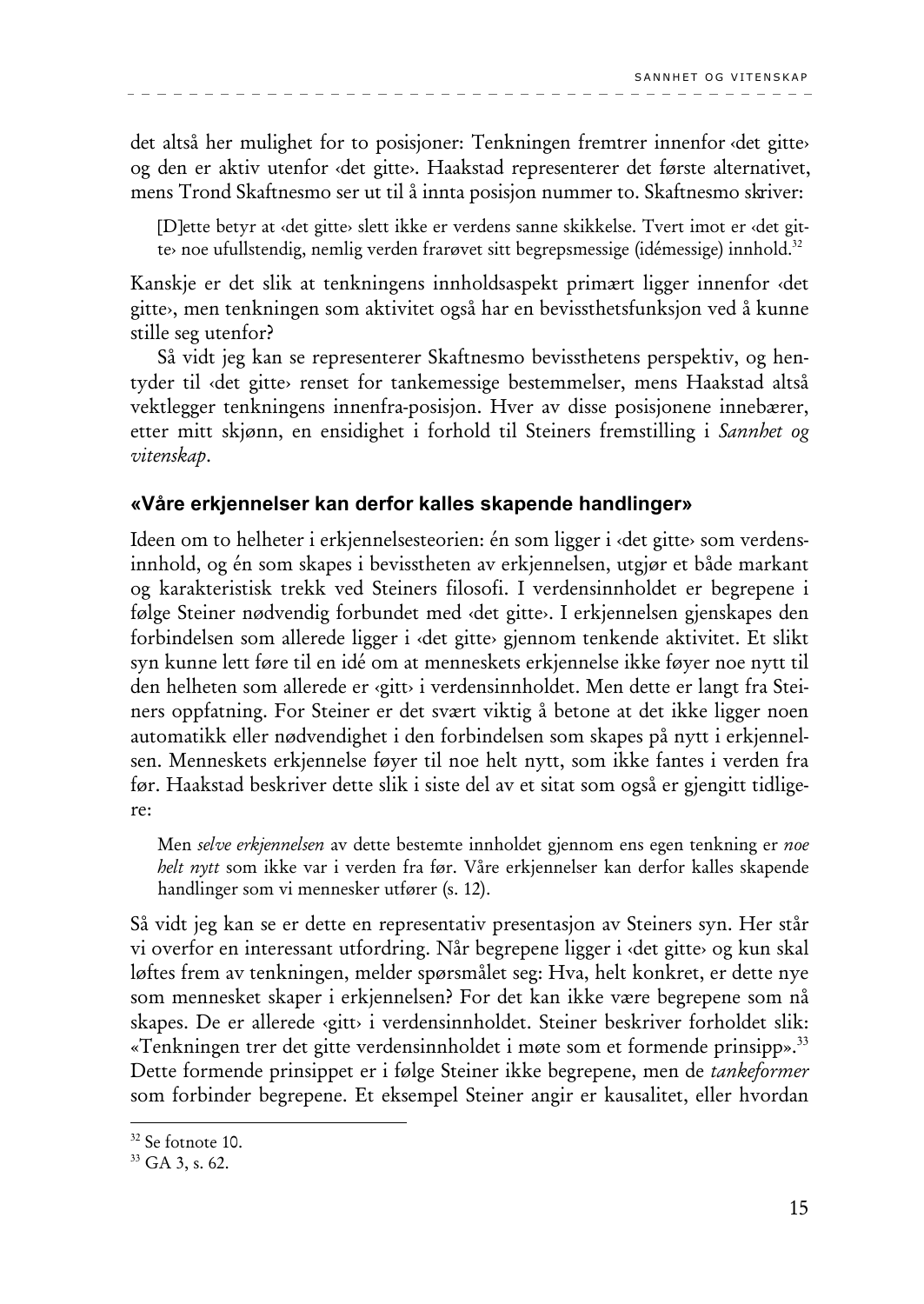tankeformen årsak-virkning kan forbinde a med  $b^{34}$ . Å skape slike forbindelser betegner Steiner som en frihetsakt.<sup>35</sup> Det melder seg imidlertid en vanskelighet ved at Steiner betegner kausalitet både som begrep og som tankeform eller kategori, altså både som noe som erkjennelsen skaper og som en del av «det gitte».<sup>36</sup> Etter mitt skjønn forblir det uklart hva Steiner legger i begrepet «tankeform». Også Sijmons fremhever at det hos Steiner ikke gis noen entydig redegjørelse for hva de såkalte tankeformene mer konkret innebærer.<sup>37</sup> Spørsmålet om hva det frie og nye er, som erkjennelsen bringer, forblir i stor grad ubesvart. Hadde Steiner vært klar og konkret på dette viktige punktet, kunne vi også mer entydig vite hva friheten og hva erkjennelsesskaperakten her innebærer. Både i Sannhet og vitenskap og Frihetens filosofi betegner Steiner dette nye som oppstår i erkjennelsen som «den fulle virkelighet».<sup>38</sup> Alt dette er tungtveiende ord; skape, frihet, virkelighet. Det er lett å bli fascinert av slike formuleringer. I hvert fall ble jeg det de første gangene jeg arbeidet med hans filosofiske tekster. Det ligger noe intuitivt riktig i at erkjennelsen må skje i frihet, at den skaper noe nytt og at den forholder seg til virkeligheten. Men det er vanskelig å forbinde en slik skapende frihet med at begrepene ligger nødvendig i «det gitte». Jeg har ennå ikke sett noen overbevisende løsning på dette dilemmaet.

#### Hya om man tenker feil?

Som et siste argument i dette innlegget vil jeg gå videre inn på det jeg anser å være selve kjernepunktet i Steiners erkjennelsesteori. Det gjelder Steiners overbevisning om at sammenhengen mellom begrepene og «det gitte» er forhåndsgitt og nødvendig. Gjentatte ganger i Sannhet og vitenskap uttrykker Steiner denne erkjennelsespåstanden uten at han redegjør for hvordan han har kommet frem til en slik konklusjon. Eksempelvis skriver Steiner:

Det egentlige innholdet i en naturlov kommer altså fra det gitte. Tenkningen har kun som oppgave å legge forholdene til rette ved å bringe verdensbildets deler i slike forhold til hverandre at lovmessigheten blir synlig.<sup>39</sup>

To spørsmål melder seg. Først, hvordan kan Steiner vite med sikkerhet om det faktisk forholder seg slik at lovmessighetene ligger i «det gitte»? For det andre, finnes det noen metode for å komme frem til rett lovmessighet og ikke kun til en subjektiv feiltakelse? I moderne vitenskapsteori har man utviklet begrepene validitet og reliabilitet for å tydeliggjøre de mulige feilkildene som kan påvirke et forskningsresultat. Det gjelder en analyse av forskningsresultatenes sammenheng med

<sup>36</sup> GA 3, s. 60, 66, 70.

 $34$  GA 3, s. 66.

<sup>&</sup>lt;sup>35</sup> GA 3, s. 84.

<sup>&</sup>lt;sup>37</sup> Sijmons (2008), s. 294ff, se fotnote 13.

<sup>&</sup>lt;sup>38</sup> GA 3, s. 72.

<sup>&</sup>lt;sup>39</sup> GA 3, s. 65.